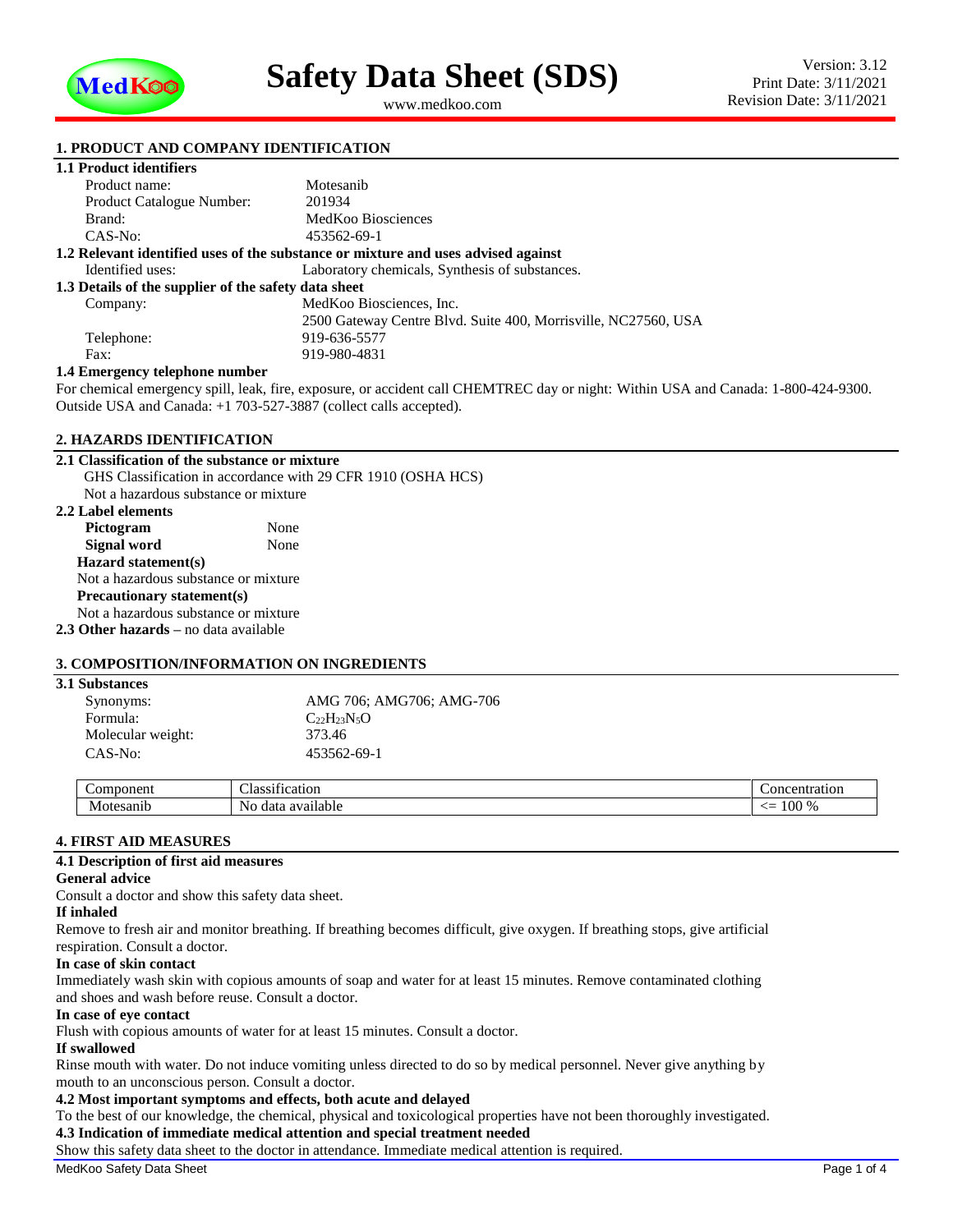# **5. FIRE-FIGHTING MEASURES**

## **5.1 Extinguishing media**

#### **Suitable extinguishing media**

Use water spray, alcohol-resistant foam, dry chemical or carbon dioxide.

#### **5.2 Special hazards arising from the substance or mixture**

In combustion, may emit toxic fumes.

## **5.3 Precautions for fire-fighters**

Wear suitable protective clothing to prevent contact with skin and eyes and self-contained breathing apparatus.

## **6. ACCIDENTIAL RELEASE MEASURES**

## **6.1 Personal precautions, protective equipment and emergency procedures**

Do not take action without suitable protective clothing - see section 8 of SDS. Evacuate personnel to safe areas. Ensure adequate ventilation. Avoid breathing vapors, mist, dust or gas.

#### **6.2 Environmental precautions**

Do not let product enter drains.

## **6.3 Methods and materials for containment and cleaning up**

Cover spillage with suitable absorbent material. Sweep up material and place in an appropriate container. Hold all material for appropriate disposal as described under section 13 of SDS.

#### **6.4 Reference to other sections**

For required PPE see section 8. For disposal see section 13.

## **7. HANDLING AND STORAGE**

## **7.1 Precautions for safe handling**

Use in a chemical fume hood, with air supplied by an independent system. Avoid inhalation, contact with eyes, skin and clothing. Avoid the formation of dust and aerosols. Use in a well-ventilated area. Keep away from sources of ignition. Avoid prolonged or repeated exposure.

#### **7.2 Conditions for safe storage, including any incompatibilities.**

Store in cool, well-ventilated area. Keep away from direct sunlight. Keep container tightly sealed until ready for use.

Recommended storage temperature: Store at -20°C

## **7.3 Specific end uses**

Use in a laboratory fume hood where possible. Refer to employer's COSHH risk assessment.

### **8. EXPOSURE CONTROLS/PERSONAL PROTECTION**

### **8.1 Control parameters**

### **Components with workplace control parameters**

Contains no substances with occupational exposure limit values.

## **8.2 Exposure controls**

## **Appropriate engineering controls**

Use in a fume hood where applicable. Ensure all engineering measures described under section 7 of SDS are in place. Ensure laboratory is equipped with a safety shower and eye wash station.

#### **Personal protective equipment**

#### **Eye/face protection**

Use appropriate safety glasses.

#### **Skin protection**

Use appropriate chemical resistant gloves (minimum requirement use standard BS EN 374:2003). Gloves should be inspected before use. Wash and dry hands thoroughly after handling.

#### **Body protection**

Wear appropriate protective clothing.

## **Respiratory protection**

If risk assessment indicates necessary, use a suitable respirator.

### **9. PHYSICAL AND CHEMICAL PROPERTIES**

## **9.1 Information on basic physical and chemical properties**

| 2.1 тиблианон он важе рнузкаг ана сисинсаг ргорсгисэ |                           |                   |  |  |  |
|------------------------------------------------------|---------------------------|-------------------|--|--|--|
| White to off white solid                             | Vapor pressure            | No data available |  |  |  |
| No data available                                    | Vapor density             | No data available |  |  |  |
| No data available                                    | Relative density          | No data available |  |  |  |
| No data available                                    | Solubility(ies)           | No data available |  |  |  |
| No data available                                    | Partition coefficient     | No data available |  |  |  |
| No data available                                    | Auto-ignition temperature | No data available |  |  |  |
| No data available                                    | Decomposition             | No data available |  |  |  |
|                                                      | temperature               |                   |  |  |  |
| No data available                                    | <b>Viscosity</b>          | No data available |  |  |  |
|                                                      |                           |                   |  |  |  |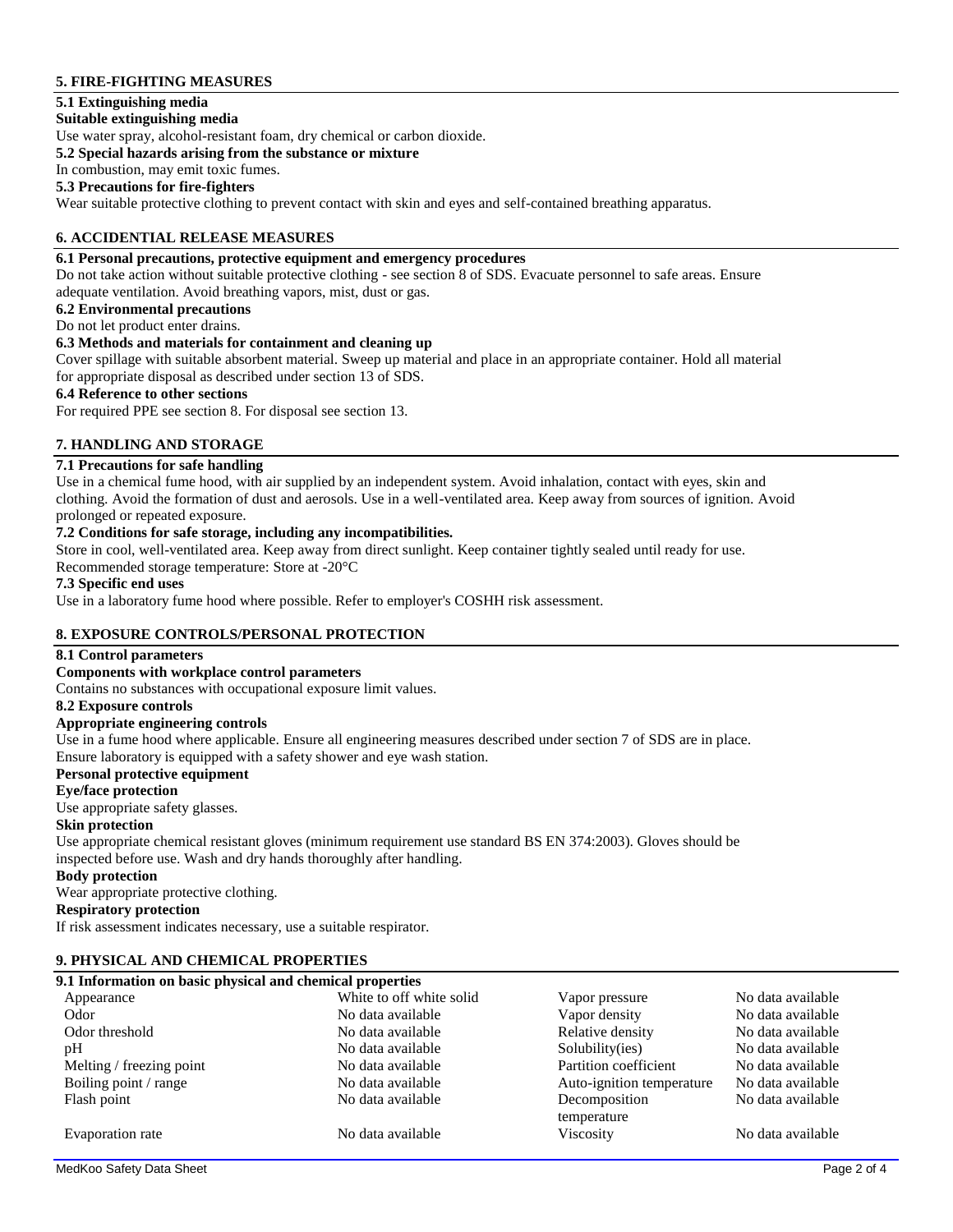#### **9.2 Other safety information**

No data available

#### **10. STABILITY AND REACTIVITY**

## **10.1 Reactivity**

Stable under recommended transport or storage conditions. **10.2 Chemical stability** Stable under recommended storage conditions. **10.3 Possibility of hazardous reactions** Hazardous reactions will not occur under normal transport or storage conditions. Decomposition may occur on exposure to conditions or materials listed below. **10.4 Conditions to avoid** Heat, moisture. **10.5 Incompatible materials** Strong acids/alkalis, strong oxidising/reducing agents. **10.6 Hazardous decomposition products** In combustion may emit toxic fumes. No known decomposition information. **11. TOXICOLOGICAL INFORMATION 11.1 Information on toxicological effects**

## **Acute Toxicity**

No data available **Skin corrosion/irritation** Classification criteria are not met based on available data **Serious eye damage/irritation** Classification criteria are not met based on available data **Respiratory or skin sensitization** Classification criteria are not met based on available data **Germ cell mutagenicity** Classification criteria are not met based on available data **Carcinogenicity** Classification criteria are not met based on available data **Reproductive toxicity** Classification criteria are not met based on available data **Specific target organ toxicity - single exposure** Classification criteria are not met based on available data **Specific target organ toxicity - repeated exposure** Classification criteria are not met based on available data **Aspiration hazard** Classification criteria are not met based on available data **Symptoms / Routes of exposure** Inhalation: There may be irritation of the throat with a feeling of tightness in the chest. Ingestion: There may be irritation of the throat. Skin: There may be mild irritation at the site of contact. Eyes: There may be irritation and redness. Delayed / Immediate Effects: No known symptoms. **Additional Information** RTECS No: Not available Exposure may cause irritaiton of eyes, mucous membranes, upper respiratory tract and skin. To the best of our knowledge, the chemical, physical and toxicological properties have not been fully investigated

## **12. ECOLOGICAL INFORMATION**

**12.1 Toxicity** No data available **12.2 Persistence and degradability** No data available **12.3 Bioaccumlative potential** No data available **12.4 Mobility in soil** No data available